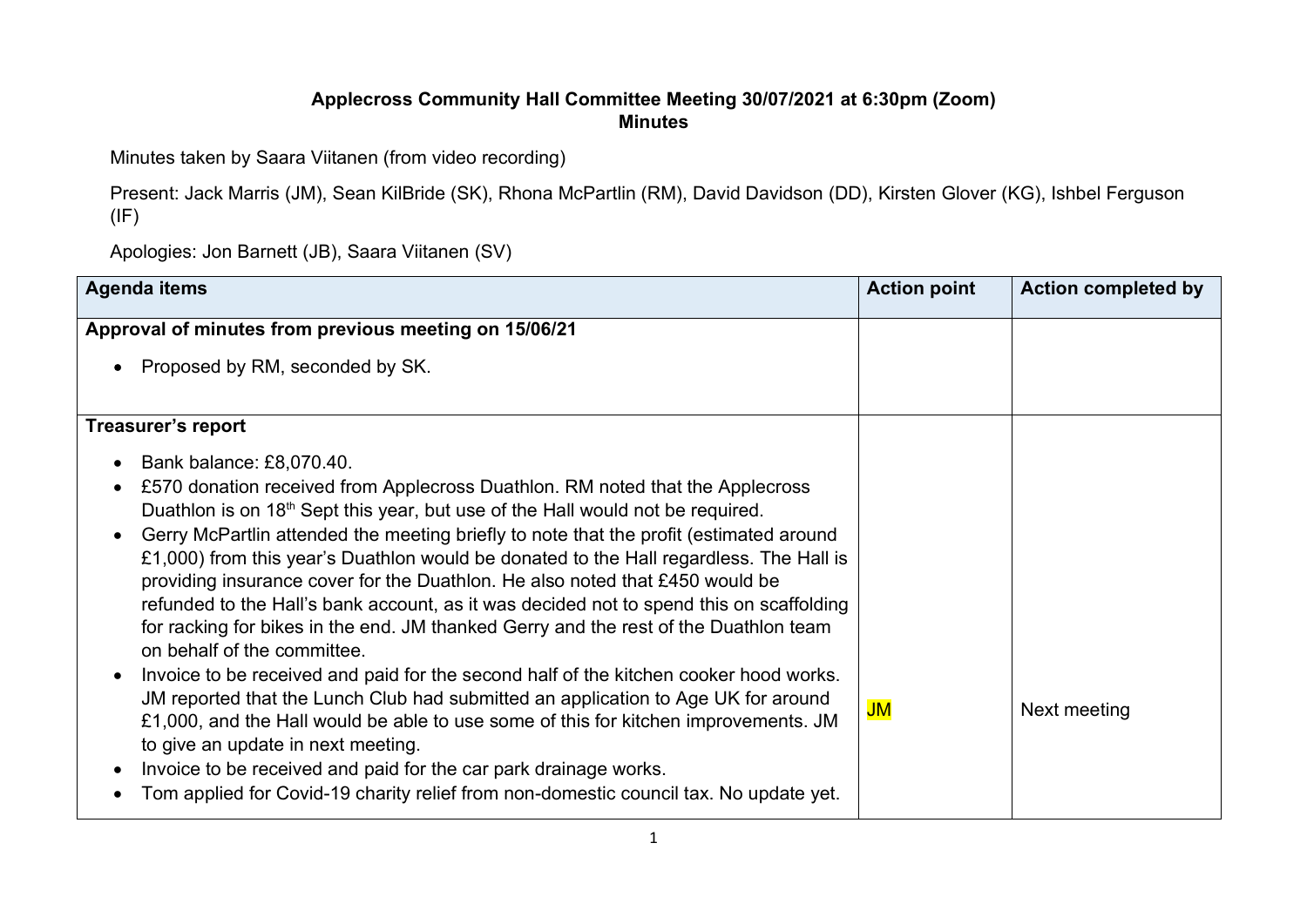| <b>Bar report</b>                                                                                                                           |                     |                            |
|---------------------------------------------------------------------------------------------------------------------------------------------|---------------------|----------------------------|
| SV was going to serve soft drinks at the Community Woodland event on 31 <sup>st</sup> July from<br>1pm in return for donations to the Hall. | <b>SV</b>           | 31 <sup>st</sup> July      |
| Action points from previous meeting                                                                                                         | <b>Action point</b> | <b>Action completed by</b> |
|                                                                                                                                             |                     |                            |
| <b>SCIO incorporation</b>                                                                                                                   |                     |                            |
| Next subgroup meeting (SV, JM, SK, JB) pencilled in for 3 <sup>rd</sup> Aug 6.30pm.                                                         |                     |                            |
|                                                                                                                                             |                     |                            |
| <b>General maintenance</b>                                                                                                                  |                     |                            |
| <b>Extractor fan</b>                                                                                                                        |                     |                            |
| SK noted that contractors would confirm a date soon for returning to do the rest of the                                                     |                     |                            |
| works. SK to schedule electrician after this date is confirmed.<br>SV to follow up on parts needed for gas connection.                      | <b>SV</b>           | <b>ASAP</b>                |
|                                                                                                                                             |                     |                            |
| Drainage                                                                                                                                    |                     |                            |
| JM reported that drainage works under the car park are complete and potholes are                                                            |                     |                            |
| being fixed. The tarmac is very thin, which causes the potholes to keep appearing.                                                          |                     |                            |
| Leak from boiler                                                                                                                            |                     |                            |
| Plumber scheduled to install a new part soon. Ceiling should be re-plasterboarded                                                           |                     |                            |
| after this.<br>Missed Barney's commercial boiler service coming to Applecross, but asked to book<br>$\bullet$                               | <b>SK</b>           | <b>ASAP</b>                |
| and they will try to combine with another visit. SK to follow up.                                                                           | <b>SK</b>           | <b>ASAP</b>                |
|                                                                                                                                             |                     |                            |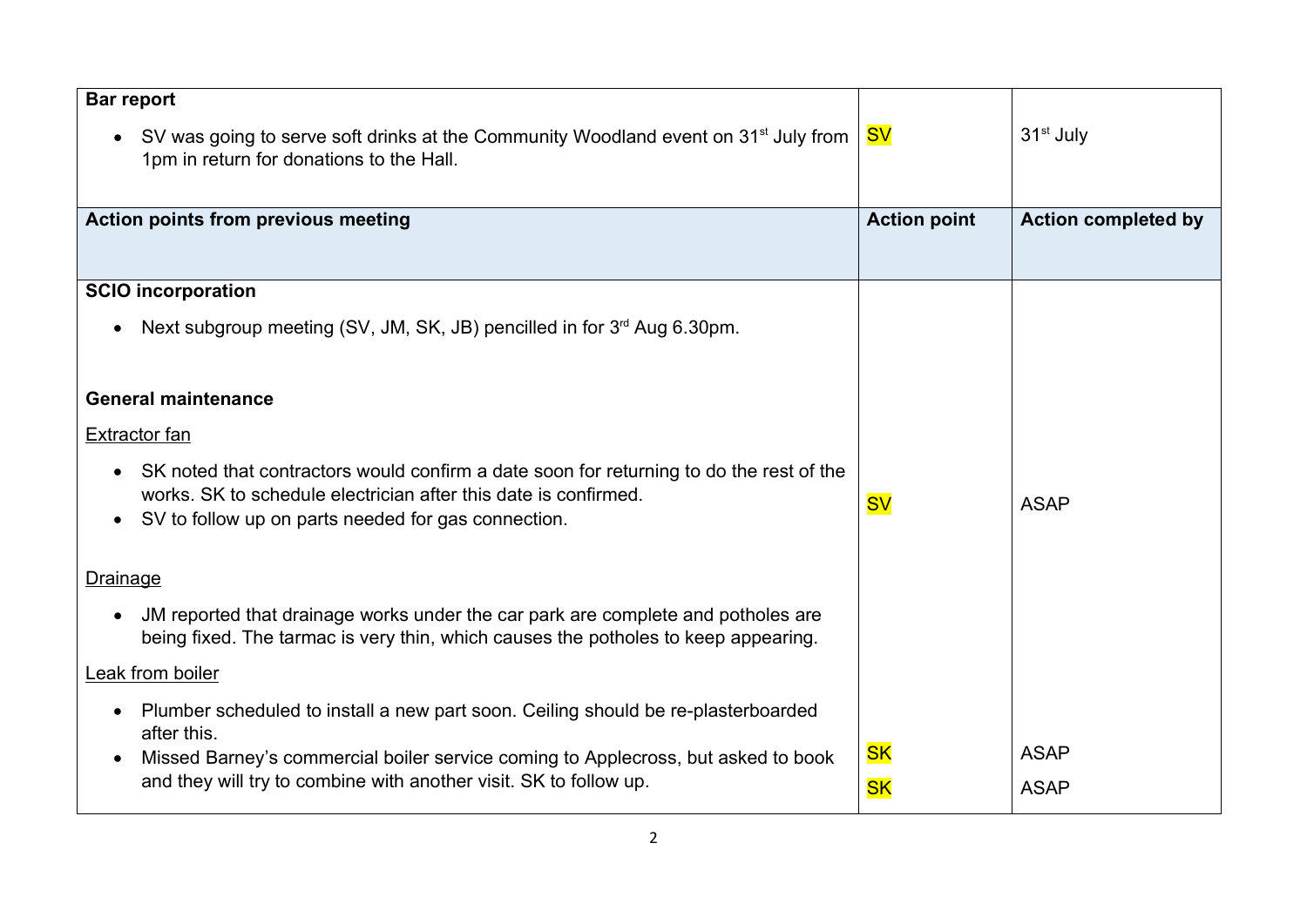| It was noted that the boiler is switched on but there is no hot water. SK to follow up.                                                                                                                                                                                                                                                  |                     |                                |
|------------------------------------------------------------------------------------------------------------------------------------------------------------------------------------------------------------------------------------------------------------------------------------------------------------------------------------------|---------------------|--------------------------------|
|                                                                                                                                                                                                                                                                                                                                          |                     |                                |
| Re-opening                                                                                                                                                                                                                                                                                                                               |                     |                                |
| SV has contacted regular users of the hall via email, and many of them want to start<br>using the Hall again when possible. SV to continue liaising with them.<br>Lunch Club would like to start using the Hall again on 18th Aug.<br>٠<br>SV had asked RM to remind Hall users to sign the Covid test and protect sheet on<br>$\bullet$ | <b>SV</b>           | <b>ASAP</b>                    |
| arrival and departure. RM asked JM to remind the badminton group and JM will do<br>this once badminton starts again.                                                                                                                                                                                                                     | JM                  | When badminton starts<br>again |
| Fire safety plan                                                                                                                                                                                                                                                                                                                         |                     |                                |
| JB has not had time to progress this but will be able to in the winter. Committee<br>agreed.                                                                                                                                                                                                                                             |                     |                                |
| Fire alarm is working – no urgent need for fire safety plan update.                                                                                                                                                                                                                                                                      |                     |                                |
| <b>Cleaning</b><br>JM will check if the Hall needs a clean.                                                                                                                                                                                                                                                                              | JM                  | <b>ASAP</b>                    |
| <b>Bookings</b>                                                                                                                                                                                                                                                                                                                          | <b>Action point</b> | <b>Action completed by</b>     |
|                                                                                                                                                                                                                                                                                                                                          |                     |                                |
| Strupag for Mary's Meals 26th Aug<br>Producers' market and strupag 23rd Sept<br>Hungrytown cancelled concert 18th Sept<br>$\bullet$                                                                                                                                                                                                      |                     |                                |
| Enquiry about concert in September. KG to look into Covid-19 requirements and if this<br>$\bullet$<br>will be possible. KG and RM to liaise with each other about any future event bookings                                                                                                                                              |                     |                                |